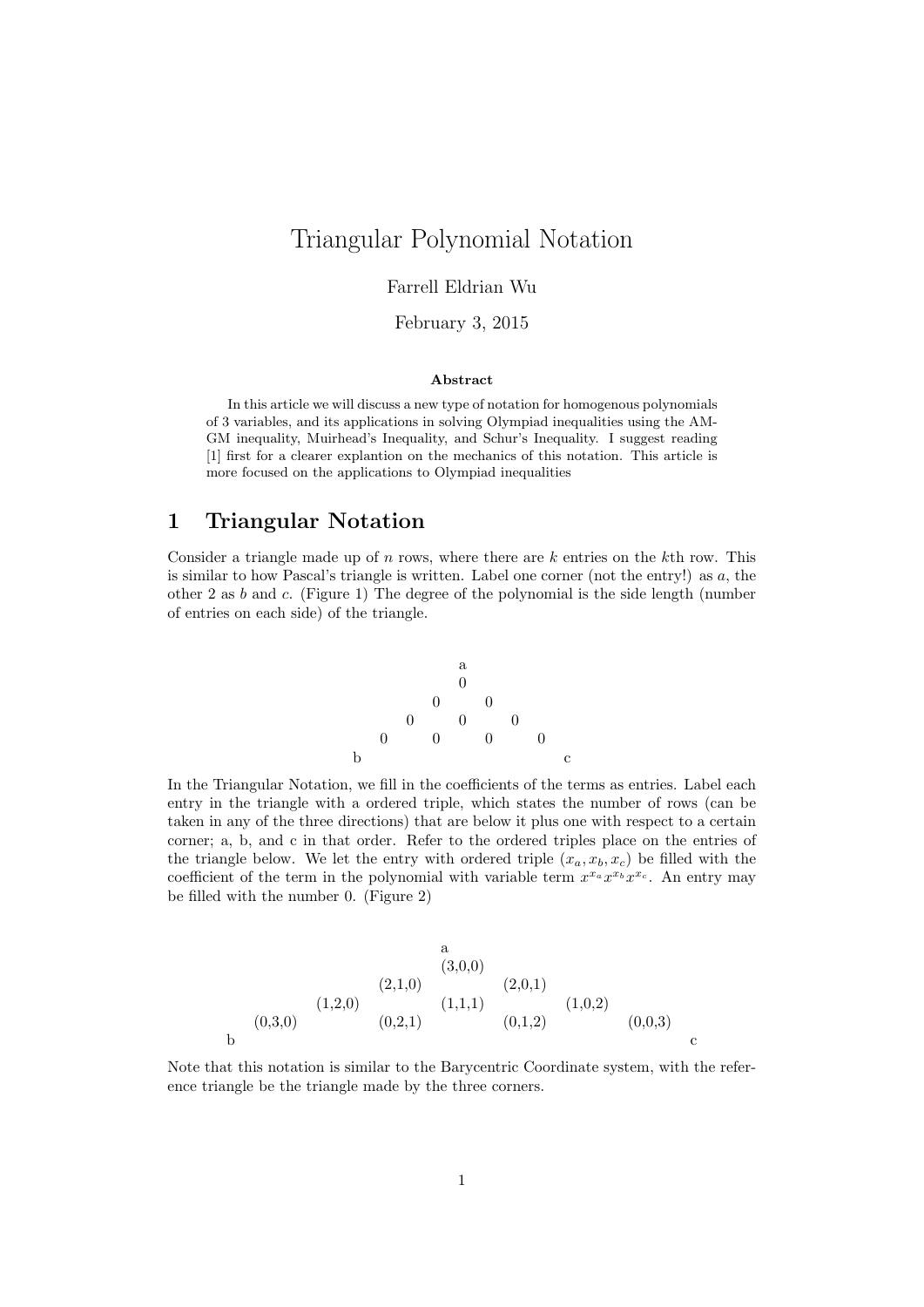In Figure 3, the polynomial represented is  $x^2y + y^2z + z^2x$ , while in Figure 4, the polynomial is  $2x^2 + 3y^2 + z^2 + xy + 2yz$ .



Figure 3

2 1 0 3 2 1

Figure 4

When solving a homogenous polynomial inequality, expand and express both sides in this notation and then subtract one from the other. Most of the time, we want to show that the difference is greater than or equal to 0.

# 2 Addition, Subtraction, Multiplication (no Division)

# 2.1 Addition

Add each term to each corresponding term. Example:

 $1$   $3$   $4$  $2 \qquad 2 \qquad + \qquad 2 \qquad 2 \qquad = \qquad 4 \qquad 4$ 1 2 1 1 5 4 2 7 5  $12 \t\t 63 \t\t 75$ 21 23  $+$  24 76  $=$  45 99 56 54 34 53 12 86 109 66 120

# 2.2 Subtraction

Subtract each term to each corresponding term Example:

|  |  |  |                                                                    |  |  |  | 23 |  | $-22$   |  |  |
|--|--|--|--------------------------------------------------------------------|--|--|--|----|--|---------|--|--|
|  |  |  | 2 7 43 $3$                                                         |  |  |  |    |  | $-41$ 4 |  |  |
|  |  |  | $3 \t 2 \t 8 \t - \t 65 \t 12 \t -42 \t - \t - \t 62 \t -10 \t 50$ |  |  |  |    |  |         |  |  |
|  |  |  | 4 5 9 10 78 64 -12 -1 -74 -59 21                                   |  |  |  |    |  |         |  |  |

# 2.3 Multiplication

See [1] for an explanation of it.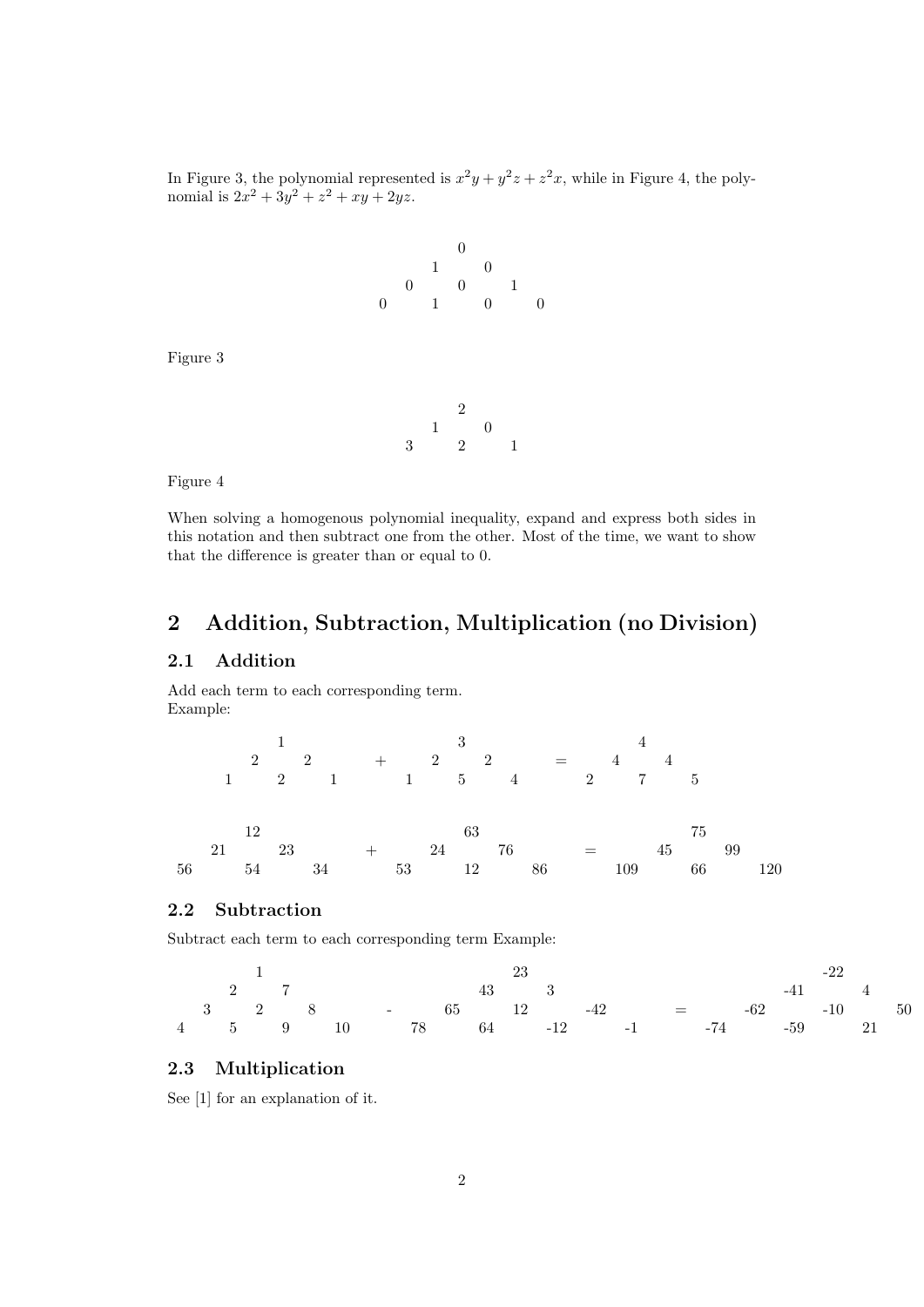# 3 Solving Inequalities with the Triangular Notation

If we are trying to prove that a quatity X is greater than a quantity Y, this is analogous to showing that  $X - Y \geq 0$ . Hence, to only deal with one term, we only consider the quantity  $X - Y$  and show wthat it is  $\geq 0$ . The rest of this section shows how to deal with the single quantity that you want to show that it is greater than or equal to 0. The best way to do so is by examples.

We first consider the two basic inequalities: Muirhead's Inequality and Schur's Inequality. Note that AM-GM is simply a special case of Muirhead's, so let's place that under Muirhead's. Look at [2] for the statements of the inequalities and the symmetric sum notation.

Exercise: Visualize both of the inequalities in the Triangular Notation. The Schur's is especially pretty!

But note that symmetric sums can be combined with AM-GN to be even more powerful! For example, if we consider each term separately. For example,  $[5,3,0] + [3,1,0] \ge$  $2[4, 2, 0].$ 

# 3.1 Spotting Inequalities

After coming up with the quantity that we wish to be nonnegative, construct inequalities such that when added up, gives the result that the quantity is nonnegative.

The recommended way is to find an inequality that has same equality case as the one that we are working with, and then subtract it from the current inequality.

Repeatedly do it until we get a triangle with all zeros. Afterwards, collect all the inequalities used.

## 3.2 Writing a Solution

After knowing which inequalities are used, collate them. The best way to write the solution is to write it in standard notation, writing the terms from left to write. Writing the solution using this method is not recommended because it is not well-known, and if you will use it in your solution, you still have to explain this notation, which takes time. Once you have the inequalities, you just have to state them and prove them.

Write down the clearing of denominators, resulting terms, and the final quantity that we wish to be nonnegative. It is permissible to write those using the regular expanded notation or the cyclic/symmetric sum notation. However, if you will be using the cyclic/symmetric sum notation, be careful as they might be confused. A cyclic sum over k variables has k terms, while a symmetric sum over k variables has  $k!$  terms. In a symmetric sum, some of the terms may be repeated.

Afterwards, state the inequalities that you wish to use, together with their concise proofs (i.e. this inequality is true by Muirhead's as  $[4,0,0]$  majorizes  $[3,1,0]$ ). Do not forget to write the majorization condition. The inequalities have to be written one by one, and at the end, sum up all of them, then state that it implies that our desired quantity is greater than or equal to zero.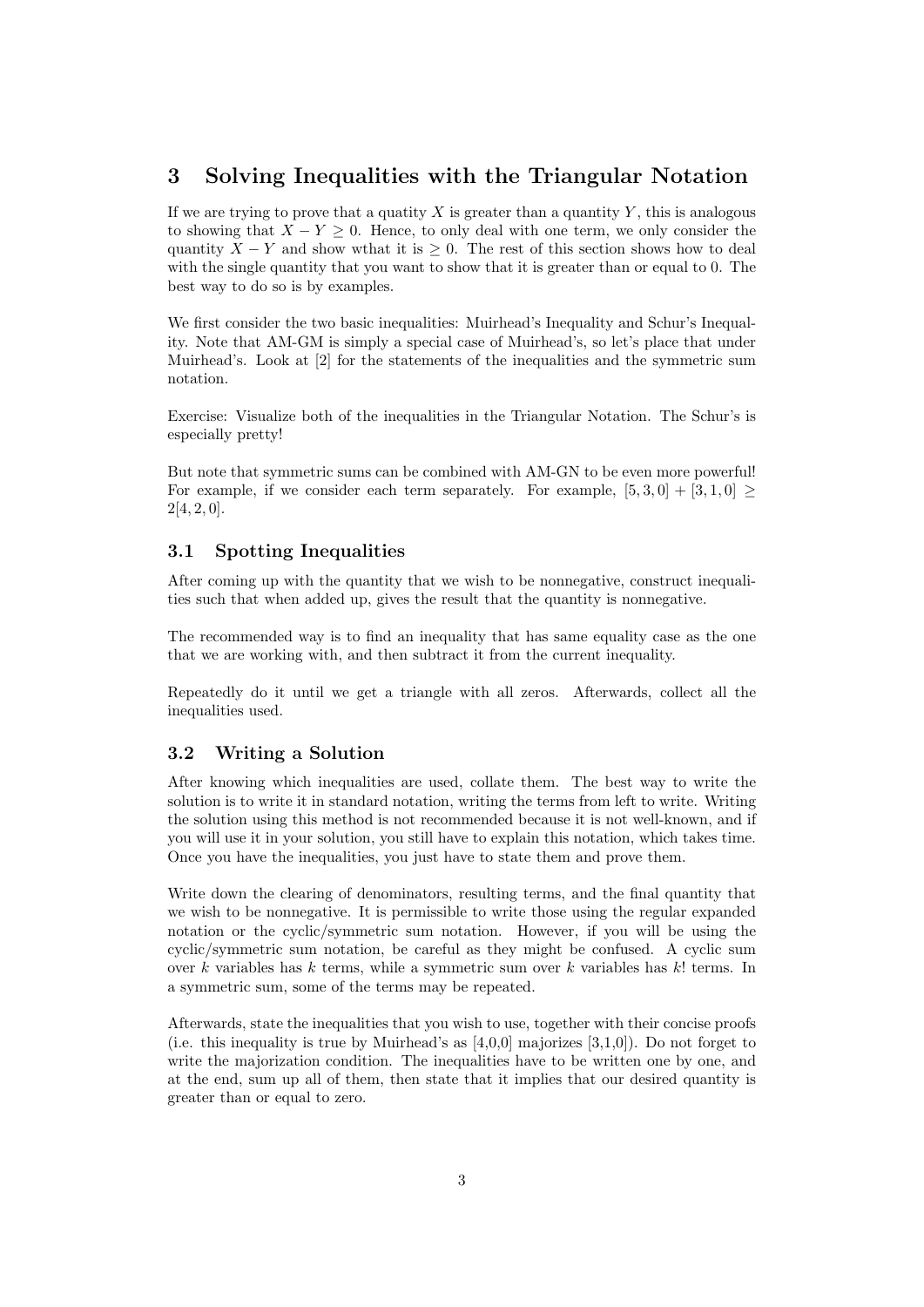# 4 Tips and Strategies

# 4.1 Strategies

This notation is very helpful... but how do we even get to use it? In this subsection, I will discuss ways to convert inequalities to those that could be written with this method.

### 4.1.1 Ravi's Substitution

Ravi's Substitution is used when there is a condition that the variables  $a, b$ , and  $c$  are the sides of a triangle. In the substitution, we substitute  $a = y + z$ ,  $b = x + z$ , and  $c = x + y$ . This is necessary to be able to use the notation because once the quantity is expanded using the notation, it is usually hard to revert back into a factored form. Also, using the substitution most of the time gives an inequality that could be easily proven using Muirhead's / Schur's. See [4] for a proof and an in-depth discussion of Ravi's Substitution

#### 4.1.2 Making both sides polynomials

To apply the notation, both of the sides have to be polynomials. Thus, we will have a problem if there is a denominator in either of the sides. To do this, as long as there are no square roots, we multiply both sides by the least common multiple of the denominators. The result is are polynomials for both sides.

Example:  $\frac{a}{b} + \frac{b}{c} + \frac{c}{a} \ge 3$  is equivalnt to  $a^2b + b^2c + c^2a \ge 3abc$ .

### 4.1.3 Limiting inequalities to Muirhead's, Schur's, SOS, and symmetric inequalities

Those are the inequalities usually useful for dealing with terms of the same degree. Note that while Cauchy-Schwarz is very useful in inequalities at the start, it relies on a nice splitting of terms. However, this no longer exists, usually, once the quantity is expanded to the notation. Clearly, inequalities on convex also do not work well as it is hard to define functions after the quantity has been expanded.

Clearly, having square roots would be a big problem. When that happens, it is best to clear the sqaure roots using the QM-AM ineqality, the Cauchy-Schwarz Inequality, or others. Remember that the square roots have to be cleared first before this notation can be used.

However, it is possible to set the variables as  $\sqrt{a}$ ,  $\sqrt{b}$ , and  $\sqrt{c}$ , or even  $a^{\frac{1}{3}}$ ,  $b^{\frac{1}{3}}$ ,  $c^{\frac{1}{3}}$ .

### 4.1.4 The Outer Terms

We are trying to prove that a certain quantity is nonnegative. According to Muirhead's Inequality, the more outer terms in the expanded quantity, and when you take the sum of them across 3 variables, those are the ones which are greater than the inner terms. Hence they are more dangerous when they are negative. If there are terms more "outer" than those, then deal with those immediately before dealing wiht the inner terms. Note that it is not possible to use "inner" terms to cancel out "outer" terms.

For example, if we want to prove that this is nonnegative, we have to consider the outer -1s first before the inner terms. Once we are done with this, we could not remove the inner terms.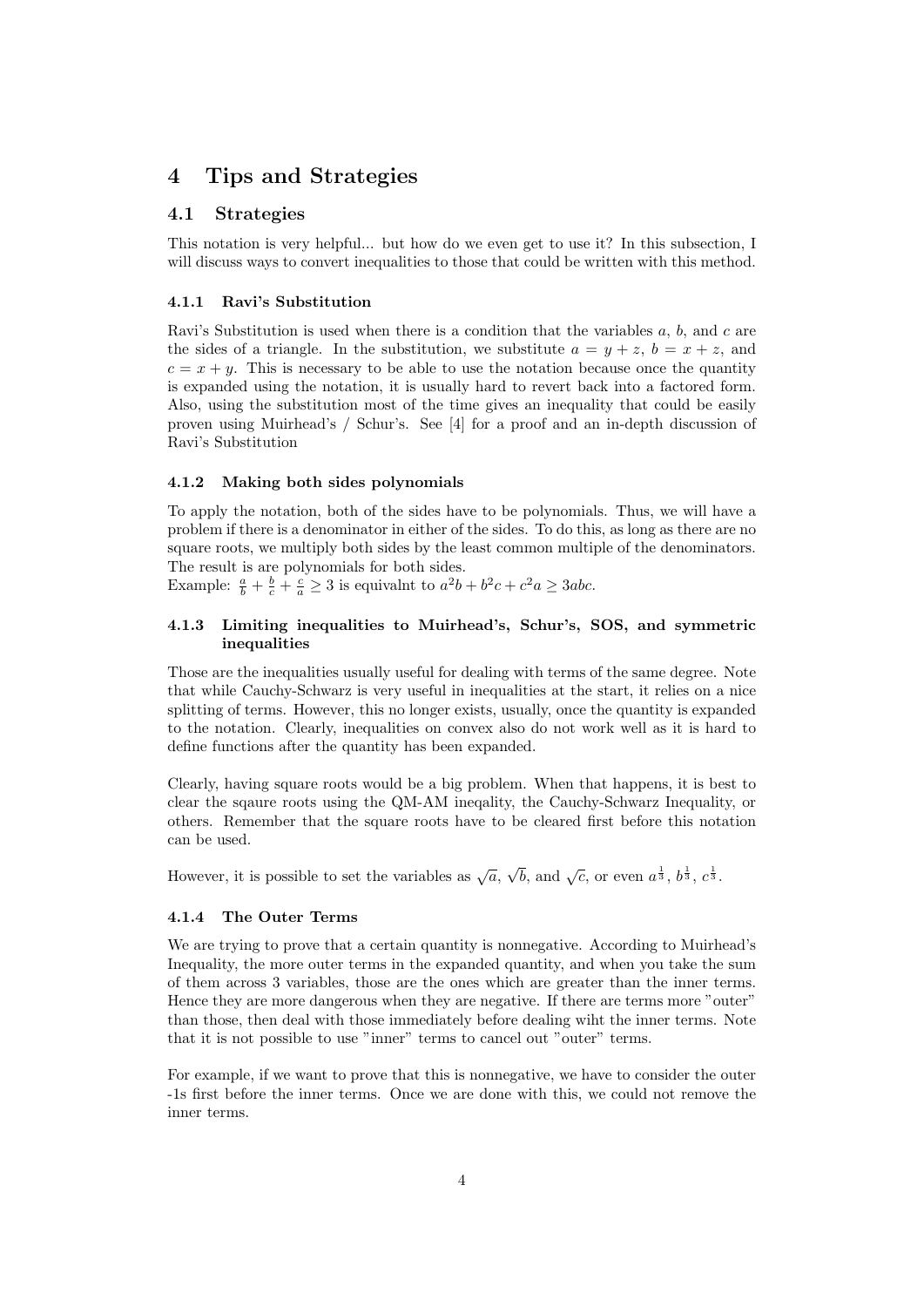A good candidate to remove negative outer terms is Schur's Inequality, as 6 outer terms are removed (at the expense of only 3 more-outer terms). In addition, 3 inner terms, which are smaller, are also removed. Muirhead's usually cannot stand alone when there are lots of negative outer terms. this is where Schur's inequality comes in. However, one of the pitfalls of this notation is when both Muirhead's and Schur's (a.k.a. Schurhead) do not work. In this case, it is advisable to defer to SOS. [3]. A nice example could be seen below.

#### 4.1.5 Normalizing

To use the notation, it is necessary for all the terms to be of the same degree. Now there will be a problem if the terms are not of the same degree. However, more of the time that this happens, the inequality usually comes with a nonhomogenous condition. We could move terms from side to side such that we can devise of a quick way to add or subtract degrees from terms. That is only when we can evaluate the sum and then express it in the notation.

The simplest kind to normalize are those with condition Prove that ... for all ... such that  $x + y + z = 1$ . With this, we could substitute terms of degree 0 with degree 1 or vice versa. This is relatively simple.

Another simpler kind to normalize is the ones with the product condition, i.e.  $xyz = 1$ . A helpful substitution is  $x = \frac{a}{b}$ ,  $y = \frac{b}{c}$ , and  $z = \frac{c}{a}$ . Clearly  $xyz = \frac{abc}{bca} = 1$ . Another helpful, but less popular substitution is  $x = \frac{bc}{a^2}$ , etc. The former is used to keep the degree low, while the latter is used to maintain symmetry.

Example: Normalize the inequality  $(x^2+y^2+z^2)-(x+y+z)\geq 0$ , if we have  $x+y+z=3$ . to do this, we multiply  $x + y + z$  by  $\frac{x+y+z}{3}$ . Then all of the terms in the LHS will be of degree 2 and the condition is also satisfied.

#### 4.1.6 Defining new variables: forcing the equality case

While the notation can technically still be used even though the equality case is not  $a = b = c$ , it will not be as useful. The main use of the notation is to see the symmetric / cyclic terms and how do they cancel out. If the equality case is not  $a = b = c$ , then using Muirhead's / Schur's directly would be misleading as they require  $a = b = c$ . Thus, we could define new variables,  $a', b', c'$ , such that  $a' = b' = c'$ .

For example, if we want to show that  $9a^2 + 4b^2 + c^2 - 12ab - 4bc - 6ac \ge 0$ , putting this directly to our notation would not give much. It is better to perform the quite-intuitive substitution  $3a = a'$ ,  $2b = b'$ ,  $c = c'$ , to make it  $a'^2 + b'^2 + c'^2 - a'b' - b'c' - c'a' \ge 0$ . In our notation, it is

$$
\begin{array}{ccccc}\n & & 1 & & \\
-1 & & -1 & & \\
1 & & -1 & & 1\n\end{array}
$$

and the application of Muirhead's can be more clearly seen. It is equivalent, when doubled, to  $[2, 0, 0] \geq [1, 1, 0].$ 

#### 4.1.7 Using knowledge about cyclicity / symmetry

If you know that an expression is symmetric wrt the variables  $a$  and  $b$ , it is possible to just fill in the symmetric terms' coefficients without further computations. This will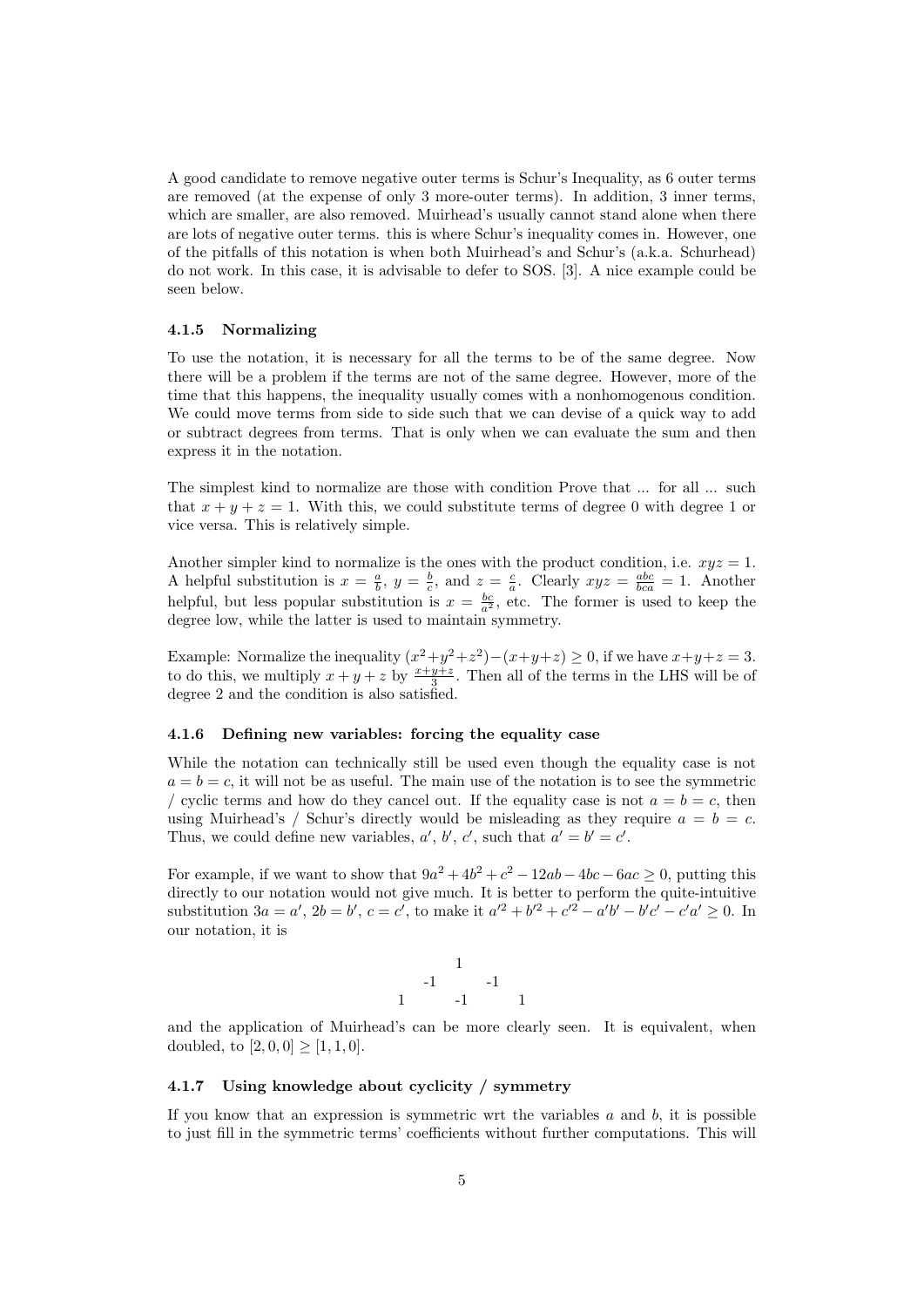save lots of time.

# 4.2 Tips

This notation can be messy if not done properly. Here are some tips to make solving inequalities with this notation much easier.

#### 4.2.1 Building your intuition

After expanding the whole polyomial inequality in the notation, it may be confusing where to begin. Even though the entries are presented in a much clearer fashion, it may still be difficult to find the needed inequalities. The best way to do this is practice using the notation. When practicing, find inequalities without square roots. Afterwards, expand it and try to find the necessary applications of the inequalities. See [5] for lots of problems

#### 4.2.2 Knowing its limitations

Clearly this notation cannot do everything, especially those with square roots. Once you see an inequality with square roots and you badly want to use this notation, check first if it can be made into a polynomial. If it can, then do such, normalize if needed, then use the notation. If there seems to be no viable way, then do not force it. The time may be better spent finding the "proper approach". (Note: this approach is not "improper", but it is not usually the expected solution. Most inequalities have beautiful solutions, and expanding everything is almost always not one of them.

Unfortunately, it is not only the square roots that could cause problems. Weird conditions like  $abc = a + b + c + 2$  seem to have no way out of it, as terms of degree 3, 1, and 0 are involved. If you want to know how to work through conditions and substitutions, read chapter 1 of [6]. However it is still best to use your common sense on which can be done with this and cannot.

There are some inequalities, on the other hand, which can be expressed in this notation, but will be hoorendously impractical. If the degree is going above 10, and the terms are going to the ten-thousands, hundred-thousands, or even millions, it may be best to give up with this notation. In those cases, it might be hard to find the necessary inequalities. Even after solving it, writing the solution will be another big problem.

Basically, know the limitations of this notation. It can be very helpful, but going too far with it is not helpful at all.

### 4.2.3 Checking Calculations

Most of the time, the process of expanding has many steps. In the more complicated problems, the coefficient of terms can go up to the hundreds or even thousands. The best way is to ensure the sum of coefficients "makes sense" in every step. After finishing every step, calculate the sum of coefficients. See if it matches the sum of coefficients when written in the notation. They have to match. Otherwise, something went wrong.

## 4.3 Scratchwork Organization

If you are using this notation with paper and pen, the scratchwork has to be organized. It is very likely that the degree of the polynomial could go up to 10 and the terms in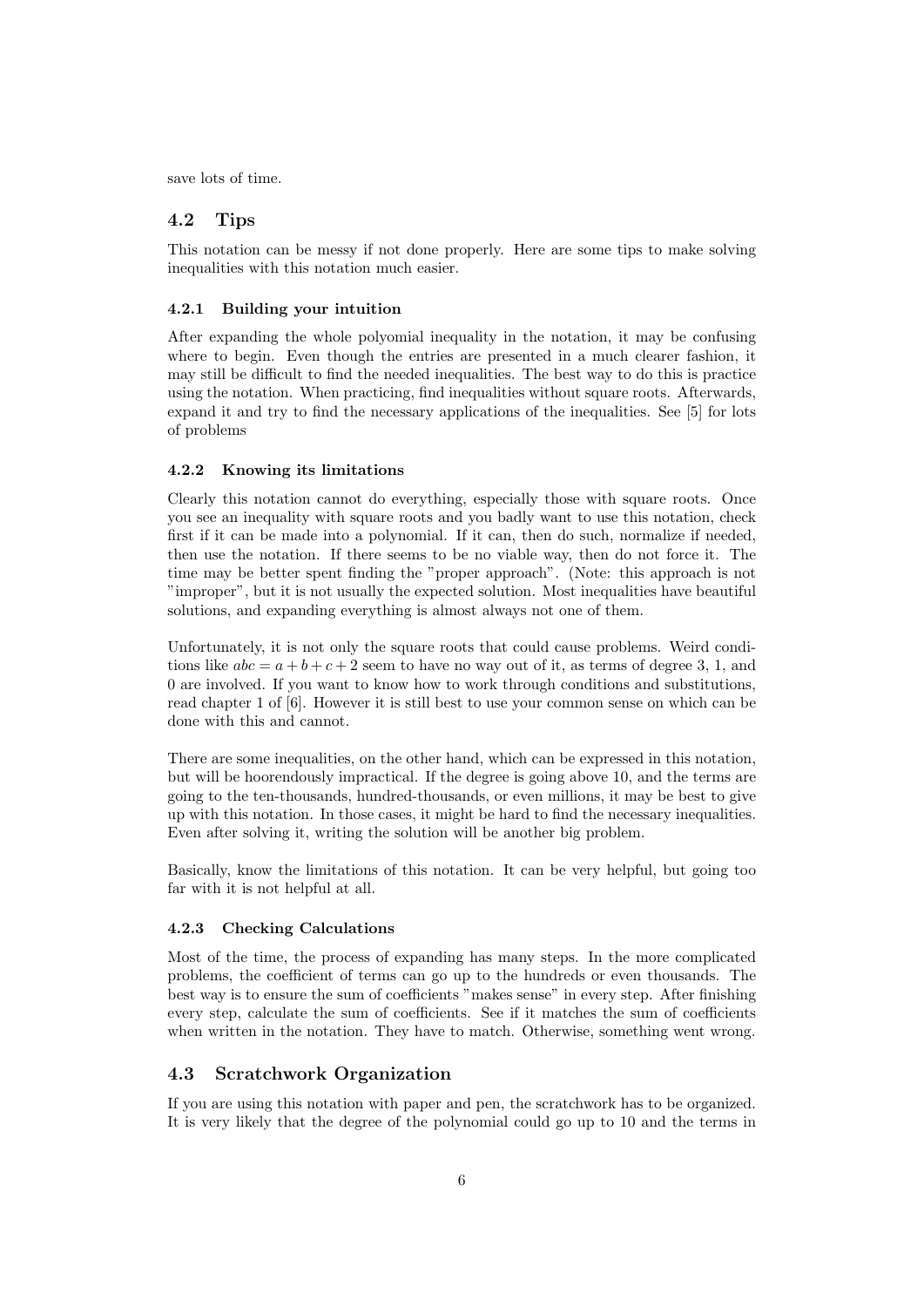the thousands, so it is advisable to use 1 paper per triangle diagram. Likewise, leave a big space in between rows so that sums can be clearly seen, especially in multiplication!

## 4.3.1 Multiplying Terms

When multiplying terms, give a large space in the scratch paper for it. Instead of writing each of the distributed sums one by one, just do it in one large triangle. Take it one sum at a time, so that you would not get lost. If there is an error here, however, you have to redo the whole multiplication as it is nearly impossible to spot the error as there are many entries written in the same blank. See the Solutions for some examples.

#### 4.3.2 Cyclic Adding Shortcuts

It is possible to divide the triangle into three parts which are cyclically identical. Once you are done computing for one of the parts, you could cyclically fill up the rest

#### 4.3.3 Checking Coefficients

After every step, calculate the supposed sum of coefficients and the sum of coefficients in the resulting expression. They must be equal. If they are unequal, there is something wrong.

# 5 Examples

In this section I will work through 2 inequalities. They have already been reduced to the form  $X \geq 0$ . We are going to show that the given expression is nonnegative

## 5.1 Example 1



There are 3 ways to approach this. One is to notice that the expression is basically  $[3, 0, 0] - [2, 1, 0] \geq 0$ . But that is equivalent to  $[3, 0, 0] \geq [2, 1, 0]$ . This is true by Muirhead's as  $[3, 0, 0]$  majorizes  $[2, 1, 0]$ .

The second way is to break up the sum by the 3 outer rows. Each of them is a 2-variable application of Muirhead's on  $a^3 + b^3 \ge a^2b + ab^2$  and similar cyclic terms. This, again, is true by Muirhead's as  $[3, 0]$  majorizes  $[2, 1]$ .

The third way is much more complicated. It is possible to use Schur's Inequality, which is

$$
\begin{array}{cccc}\n & & & & 1 & & & \\
 & & & & -1 & & & -1 & & \\
 & & & & 3 & & & -1 & & \\
 & 1 & & & -1 & & & -1 & & 1\n\end{array}
$$

We then subtract it from the original quantity, to get

$$
\begin{array}{cccc}\n & & & & 1 & & & \\
 & & & & & 0 & & \\
 & & & & & & 0 & & \\
 & & & & & & 0 & & \\
1 & & 0 & & 0 & & 0 & & 1\n\end{array}
$$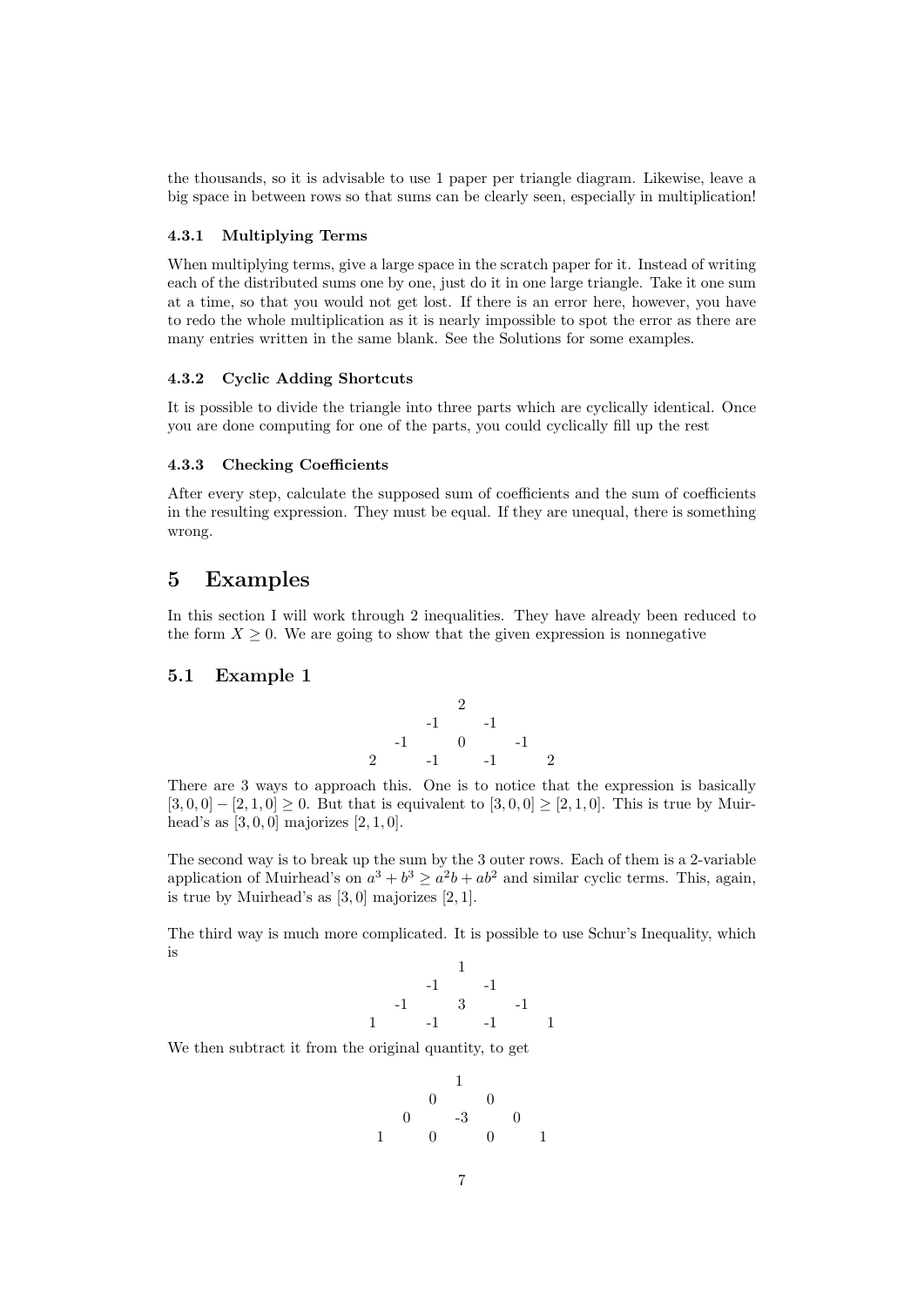and then it becomes the AM-GM inequality on 3 variables:  $a^3 + b^3 + c^3 \geq 3abc$ .

# 5.2 Example 2



The main difficulty here is the positive 42 at the center. A way to deal with this is Schur's Inequality. Look at the 2 applications of Schur's Inequality below. Both of the values are at least zero. 42 is too big to be finished by one application of Schur's, as for one application only, the terms have to be at least 14, but there are no positive terms that are at least 14.

|                |                  |   |          |       | $_{0}$ |    |       |              |    |  |  |
|----------------|------------------|---|----------|-------|--------|----|-------|--------------|----|--|--|
|                |                  |   |          |       |        |    |       |              |    |  |  |
|                |                  |   | 10       |       | $-10$  |    | $-10$ |              | 10 |  |  |
|                |                  | 0 |          | $-10$ |        | 30 |       | $-10$        |    |  |  |
|                | $\left( \right)$ |   | $\theta$ |       | $-10$  |    | $-10$ |              |    |  |  |
| $\overline{0}$ |                  |   |          |       |        | 10 |       | $\mathbf{0}$ |    |  |  |
|                |                  |   |          |       |        |    |       |              |    |  |  |



Subtracting their sum from the original triangle gives



But then notice that it is equal to  $4\sum_{sym} a^6 + 4\sum_{sym} a^5b + \sum_{sym} a^4b^2 - 6\sum_{sym} a^3b^2c 3\sum_{sym} a^2b^2c^2$ , or  $4[6,0,0] + 4[5,0,0] + [4,2,0] \ge 6[3,2,1] + 3[2,2,2]$ .

We know by Muirhead's that  $4[6, 0, 0] \ge 4[3, 2, 1]$ ,  $2[5, 1, 0] \ge 2[3, 2, 1]$ ,  $2[5, 1, 0] \ge$  $2[2, 2, 2], [4, 2, 0] \geq [2, 2, 2].$  Adding all of these up gives that  $4[6, 0, 0] + 4[5, 0, 0] +$  $[4, 2, 0] \geq 6[3, 2, 1] + 3[2, 2, 2]$  is nonnegative.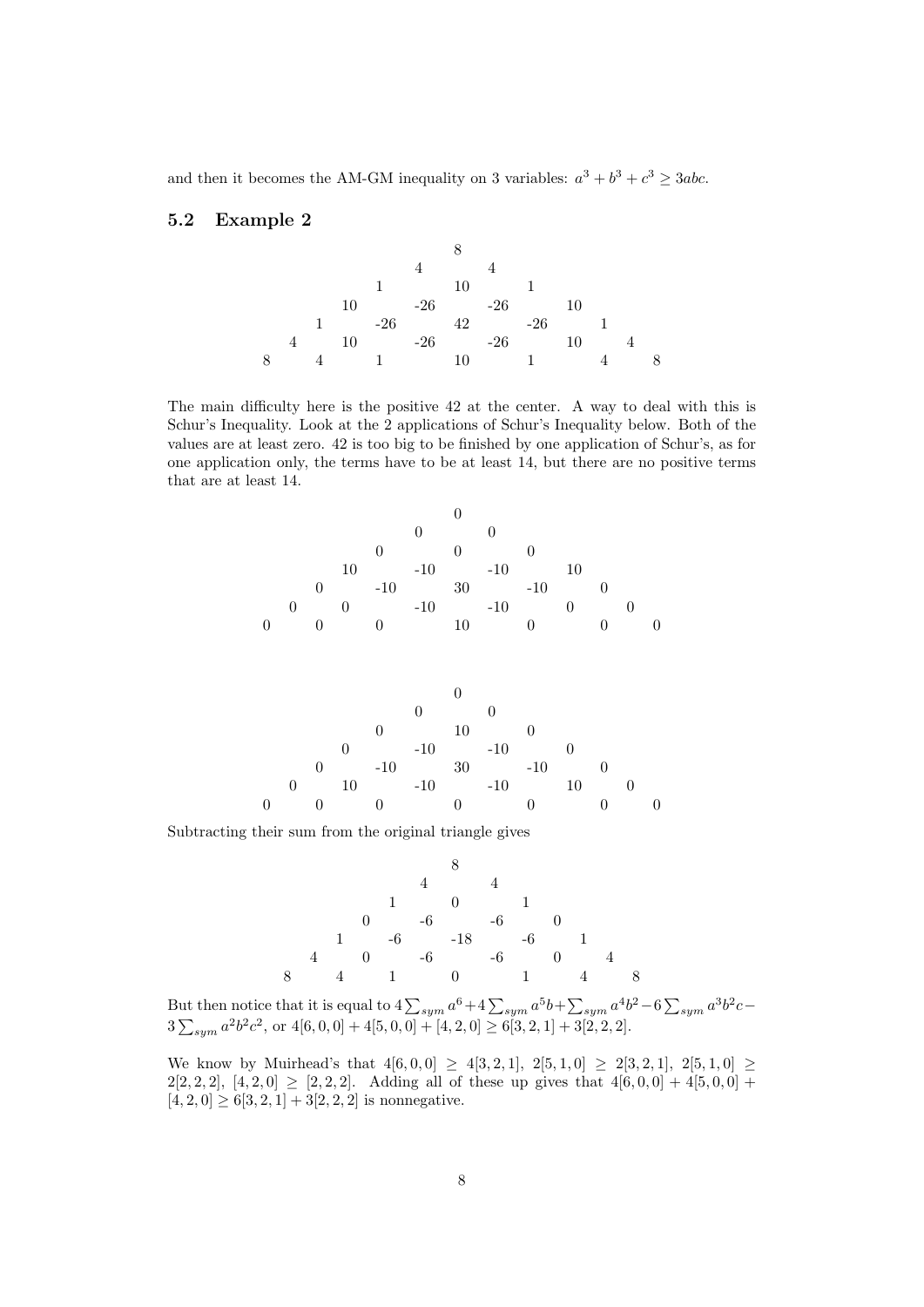# 6 Problems

These are problems from various sources. They are arranged roughly in increasing order of difficulty.

1. (Japan TST 2004): If  $a + b + c = 1$ ,  $\frac{1+a}{1-a} + \frac{1+b}{1-b} + \frac{1+c}{1-c} \leq \frac{2a}{b} + \frac{2b}{c} + \frac{2c}{a}$ . 2. If  $a + b + c = 1$ ,  $\left(\frac{1}{q} + 1\right)\left(\frac{1}{q} + 1\right)\left(\frac{1}{q} + 1\right) \ge 64$ . 3. If  $a+b+c=1$ ,  $(\frac{1}{a}-a)(\frac{1}{b}-1)(\frac{1}{c}-1) \geq 8$ . 4. (Romania ???): If  $a + b + c = 3$ ,  $a^2 + b^2 + c^2 + abc \ge 4$ . 5. (Mildorf): If  $a + b + c = 1$ ,  $a^3 + b^3 + c^3 + 6abc \geq \frac{1}{4}$ . 6. If  $a+b+c=1$ ,  $5(a^2+b^2+c^2) \leq 6(a^3+b^3+c^3+1)$ . 7. (APMO 1998):  $\left(1+\frac{x}{y}\right)\left(\left(1+\frac{y}{z}\right)\left(1+\frac{z}{x}\right)\geq 2+\frac{2(x+y+z}{3\sqrt{xyz}}\right)$ . 8. (Secrets in Inequalities):  $\frac{a^3}{a^3+b^3}$  $\frac{a^3}{a^3+b^3+abc}+\frac{b^3}{b^3+c^3}$  $\frac{b^3}{b^3+c^3+abc}+\frac{c^3}{c^3+a^3}$  $\frac{c^3}{c^3+a^3+abc}.$ 9. (Secrets in Inequalities): If  $abc = 1$ ,  $\frac{1}{a^2 + a + 1} + \frac{1}{b^2 + b + 1} + \frac{1}{c^2 + c + a} \ge 1$ . 10. (Mildorf): If  $abc = 1$ ,  $a+b+c \le a^2+b^2+c^2$ . 11. (Belarus 1999): If  $a^2 + b^2 + c^2 = 3$ ,  $\frac{1}{1+ab} + \frac{1}{1+bc} + \frac{1}{1+ca} \geq \frac{3}{2}$ . 12. (Bulgaria TST 2003): If  $a + b + c = 3$ , show that  $\frac{a}{1+b^2} + \frac{b}{1+c^2} + \frac{c}{1+a^2} \ge \frac{3}{2}$ . 13.  $\frac{b+c}{a} + \frac{c+a}{b} + \frac{a+b}{c} \ge \frac{a}{b+c} + \frac{b}{c+a} + \frac{c}{a+b} + 9.$ 14. (Japan 1997):  $\frac{(b+c-a)^2}{(b+c)^2+a^2}$  $\frac{(b+c-a)^2}{(b+c)^2+a^2} + \frac{(c+a-b)^2}{(c+a)^2+b^2}$  $\frac{(c+a-b)^2}{(c+a)^2+b^2} + \frac{(a+b-c)^2}{(a+b)^2+c^2}$  $\frac{(a+b-c)^2}{(a+b)^2+c^2} \geq \frac{3}{5}.$ 15. (Mathematical Reflections):  $\frac{ab}{3a+4b+2c} + \frac{bc}{3b+4c+2a} + \frac{ca}{3c+4a+2b} \leq \frac{a+b+c}{9}$ .

16. (Problems from the Book): If  $xy + yz + zx + 2xyz = 1$ ,  $\frac{1}{x} + \frac{1}{y} + \frac{1}{z} \ge 4(x + y + z)$ .

(Hint: you need a substitution to apply the notation)

# 7 References

[1] Hamrick, Brian. "The Art of Dumbassing." Thomas Jefferson High School for Science and Technology. 2 July 2010. Web. 3 Feb. 2015.¡http://www.tjhsst.edu/ 2010bhamrick/files/dumbassing.pdf¿.

[2] "Cyclic and Symmetric Sums: An Introduction." UWA Academy for Young Mathematicians Lecture Notes. The University of Western Australia SCHOOL OF MATHE-MATICS and STATISTICS, 1 Jan. 2010. Web. 3 Feb. 2015. ¡http://staffhome.ecm.uwa.edu.au/ 00021149/Academy/2010/ineqcycsym.pdf¿.

[3] Chen, Evan. "Supersums of Square-Weights: A Dumbass's Perspective." All Roads Lead to MIT. 6 Jan. 2013. Web. 3 Feb. 2015. ¡http://www.mit.edu/ evanchen/handouts/SOSDumbass/SOSDumbass.pdf¿.

[4] Kirk, Andrew. "Ravi Substitution Explained." Mathematics. 13 Feb. 2011. Web. 3 Feb. 2015.  $\frac{1}{2}$  [Https://mblog1024.wordpress.com/2011/02/14/ravi-substitution-explained/ $\frac{1}{2}$ .

[5]"AoPS Forum - Inequalities • Art of Problem Solving." AoPS Forum - Inequalities • Art of Problem Solving. Art of Problem Solving, 3 Feb. 2003. Web. 3 Feb. 2015. ¡http://www.artofproblemsolving.com/Forum/viewforum.php?f=32¿.

[6] Andreescu, Titu, and Gabriel Dospinescu. "Some Special Substitutions." Problems from the Book. 2nd ed. Plano, TX: XYZ, 2010. Print.

[7] Pham Kim, Hung. "AM-GM Inequality." Secrets In Inequalities. Vol. 1. Zalau: Gil